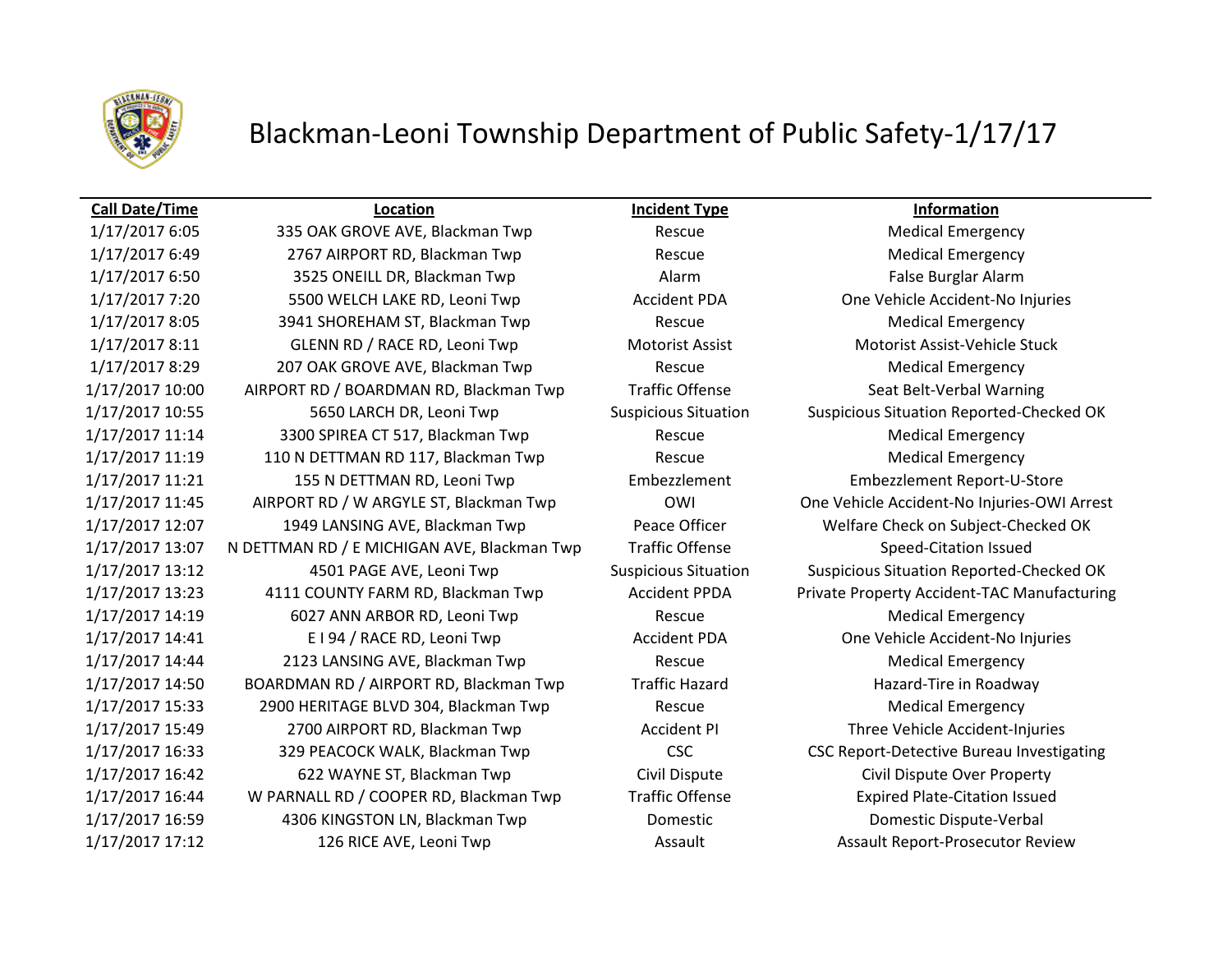

## Blackman-Leoni Township Department of Public Safety-1/17/17

### **Call Date/Time Location Incident Type Information**

1/17/2017 17:32 126 N LAKESIDE DR, Leoni Twp Domestic Domestic Dispute-Verbal 1/17/2017 17:35 139 W I 94, Blackman Twp Accident PDA Two Vehicle Accident-No Injuries 1/17/2017 18:19 HENDEE RD / RIVES JUNCTION RD, Blackman Twp Traffic Offense Expired Plate-Verbal Warning 1/17/2017 18:40 3302 TRILLIUM LN 12, Blackman Twp Rescue Medical Emergency 1/17/2017 18:57 3507 PRIMROSE LN, Blackman Twp Rescue Rescue Medical Emergency 1/17/2017 19:00 4001 PAGE AVE, Leoni Twp Larceny Larceny Report-Gasoline Stolen-Admiral 1/17/2017 19:08 3149 PAGE AVE, Leoni Twp Accident PDA Two Vehicle Accident-No Injuries 1/17/2017 19:32 115 PHILLIPS CT, Leoni Twp Suspicious Situation Suspicious Vehicle Reported-Checked OK 1/17/2017 19:44 2935 PHEASANT RUN DR G, Blackman Twp Domestic Domestic Dispute-Verbal 1/17/2017 19:44 627 ANDREW AVE, Blackman Twp Peace Officer Welfare Check on Subject-Unable to Locate 1/17/2017 20:08 E MICHIGAN AVE / DONNELY RD, Leoni Twp Accident PI One Vehicle Accident-Injuries 1/17/2017 20:29 45 N US 127, Blackman Twp Traffic Offense Expired Plate-Verbal Warning 1/17/2017 21:23 ANN ARBOR RD / N SUTTON RD, Leoni Twp Suspicious Situation Suspicious Vehicle Reported-Checked OK 1/17/2017 21:37 W MAIN ST / W MICHIGAN AVE, Blackman Twp Traffic Offense Defective Equipment-Verbal Warning 1/17/2017 22:14 SHIRLEY DR / LANSING AVE, Blackman Twp Inspection Prop Property Checks-Hotels and Motels 1/17/2017 22:36 2900 HERITAGE BLVD, Blackman Twp Rescue Rescue Medical Emergency 1/17/2017 22:36 1566 N SUTTON RD, Leoni Twp Traffic Offense Speed-Verbal Warning 1/17/2017 22:39 519 S ROSEWOOD AVE, Leoni Twp Overdose Neroin Overdose-Narcan Administered 1/17/2017 22:46 2999 W MICHIGAN AVE, Blackman Twp **Alarm Alarm False Burglar Alarm** False Burglar Alarm 1/17/2017 23:06 E MICHIGAN AVE / GILLETTS LAKE RD, Leoni Twp Traffic Offense Improper Lane Use-Verbal Warning 1/17/2017 23:33 830 ROYAL DR, Blackman Twp Domestic Domestic Dispute-Verbal 1/17/2017 23:39 W I 94 / N DETTMAN RD, Blackman Twp Traffic Offense Obstructed License Plate-Verbal Warning 1/18/2017 0:56 1343 WUNDERS CT, Blackman Twp Rescue Rescue Medical Emergency 1/18/2017 1:22 2200 SPRINGPORT RD, Blackman Twp Alarm Alarm False Burglar Alarm 1/18/2017 2:15 SPRINGPORT RD / TRILLIUM LN, Blackman Twp Assist Assist Assist to Perry Township Police Department 1/18/2017 2:58 161 PEACH ST, Blackman Twp Rescue Medical Emergency 1/18/2017 3:21 2425 W MICHIGAN AVE, Blackman Twp Fire Fire Fire False Fire Alarm

1/17/2017 17:19 W I 94 / COOPER RD, Blackman Twp Accident PDA Two Vehicle Accident-No Injuries